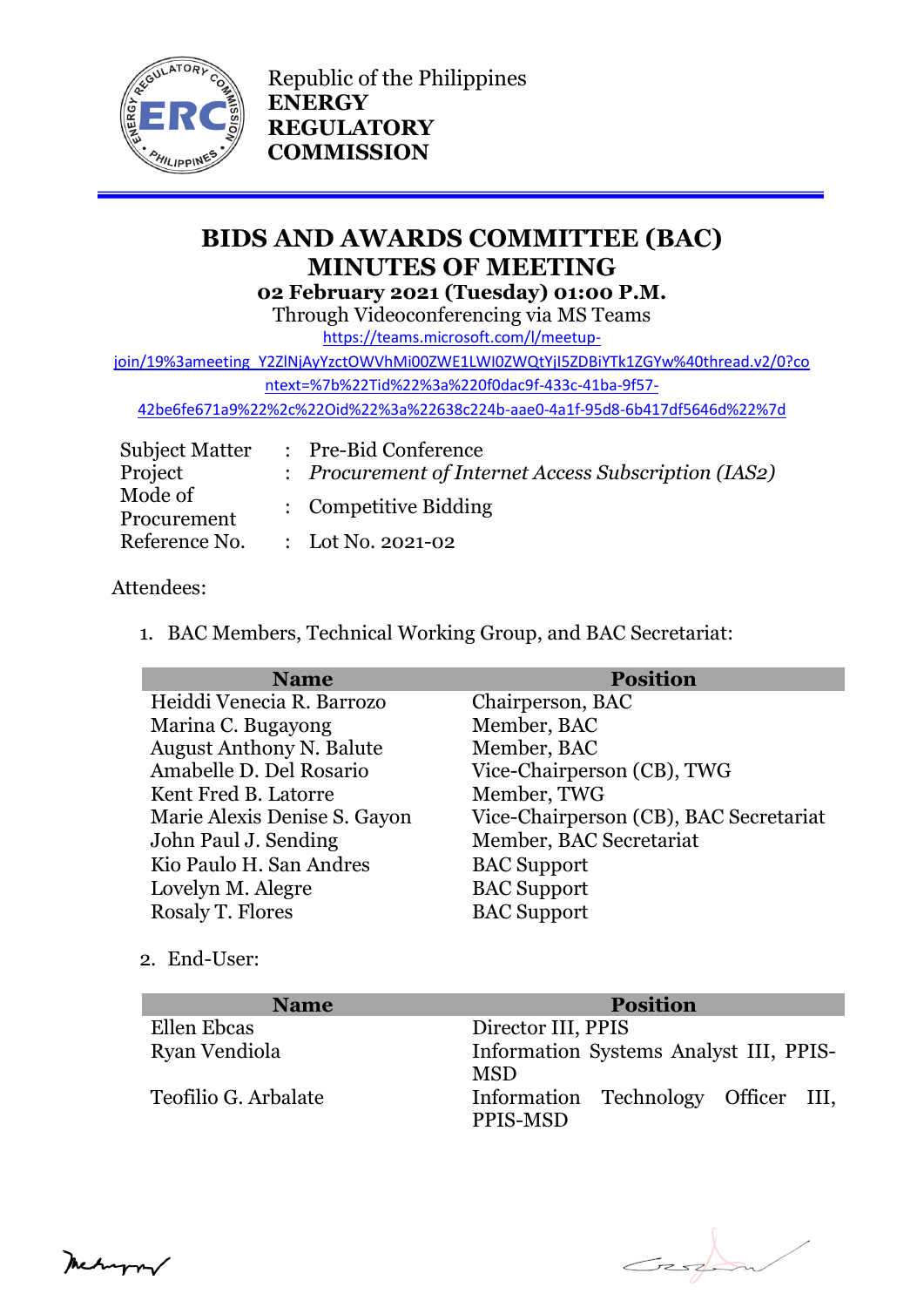3. Prospective Bidders:

| <b>Name</b>                 | Company/Organization                 |
|-----------------------------|--------------------------------------|
| Maria Geeka O. Feliciano    | SKYBIZ (Sky)                         |
| Trisha Marfil               | SKYBIZ (Sky)                         |
| Peachy Filarca              | Source Telecom (Source)              |
| Renalyn Legaspi             | Source Telecom (Source)              |
| <b>Anne Supnet</b>          | <b>Innove Communication (Innove)</b> |
| Tin Mamaril                 | <b>Innove Communication (Innove)</b> |
| Rodora Gonzales             | <b>Converge ICT Solutions</b>        |
| <b>Mark Anthony Mayores</b> | Now Corporation                      |

#### **I. Call to Order**

The Pre-Bid Conference for the *Procurement of Internet Access Subscription (IAS2)* with an Approved Budget for the Contract (ABC) of Four Million Pesos (PhP4,000,000.00), was called to order at nine minutes past one o'clock in the afternoon (01:09 P.M.) through videoconferencing via MS Teams, with BAC Chairperson Heiddi Venecia R. Barrozo as the presiding officer.

#### **II. Determination of Quorum**

The BAC Secretariat Vice-Chairperson, Atty. Marie Alexis Denise S. Gayon, confirmed the presence of a quorum with the attendance of BAC Chairperson Barrozo, and BAC Members August Anthony N. Balute and Atty. Marina C. Bugayong.

After having established the required quorum, the BAC Secretariat Vice-Chairperson likewise acknowledged the presence of the Technical Working Group (TWG), BAC Secretariat, support staff, as well as the representatives from the end-user and the prospective consultants.

## **III. Proceedings**

BAC Chairperson Barrozo asked BAC Secretariat Vice-Chairperson Gayon to show on screen the Terms of Reference (TOR) of the project and briefly went over the salient features thereof such as the a) project coverage, b) contract period, c) ABC, d) mode procurement, f) qualifications, g) scope of work, and h) terms of payment.

#### **IV. Question and Answers**

1. Ms. Rodora Gonzales from Converge ICT Solutions asked the possibility of extending the delivery date from seven (7) days to thirty (30) days.

**Minutes of the Meeting: Pre-Bid Conference for the** *Procurement of Internet Access Subscription (IAS2)*

Mechangrav

 $\rightarrow$ 

*2*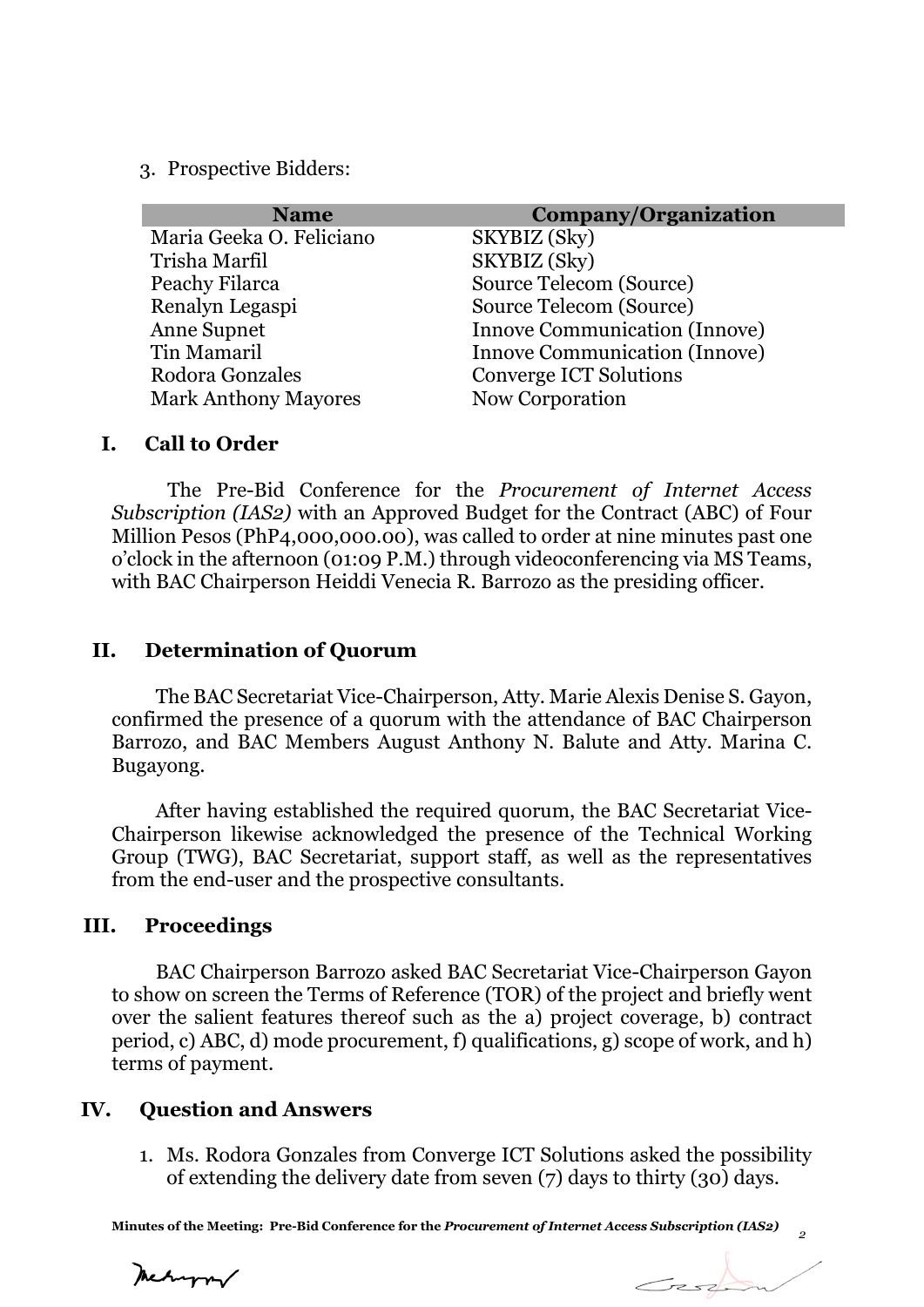- Ms. Anne Supnet from Innove Communications also asked for an extension since the standard delivery period ranges from forty-five (45) to sixty (60) days for new subscribers. She added that it is difficult to deliver at present considering the hardships brought by the pandemic.
- Ms. Maria Geeka O. Feliciano from SKYBIZ also agreed with the comment of Ms. Supnet and asked for an extension of thirty (30) to forty-five (45) days.
- Ms. Peachy Filarca from Source Telecom manifested that the 7-day delivery period is doable for the main office, but for the other sites she agreed with the extension. She also asked if the subject procurement is for one (1) lot.
- The BAC answered in the affirmative and clarified that the winning bidder must provide services for all the three (3) sites.
- 2. Mr. Ryan Vendiola from PPIS-MSD asked if the prospective bidders are already aware or familiar with the main office of the ERC.
	- Ms. Gonzales answered that Converge already have facilities at the main office as well in the regional sites. She added that despite the existing facilities, there might be some difficulty in securing the necessary permits with the building administration considering the pandemic.
	- The BAC Chairperson then asked the prospective bidders if the request for extension is only applicable in the regional sites.
	- Ms. Supnet replied that the extension may be applicable to the regional sites only. However, for convenience of all, she suggested that there be one delivery period, including the requested extension, for all sites considering that the standard timeframe for installation or build is 45-60 days.
	- Ms. Gonzales clarified if all three sites need to be supplied with the service, such that if they are not capable of putting up an internet service in one location, they will be disqualified.
	- The BAC replied in the affirmative.
- 3. Mr. Mark Anthony Mayores from Now Corporation asked if the ERC would consider a fixed wireless connection for the subject procurement.

Mechangrav

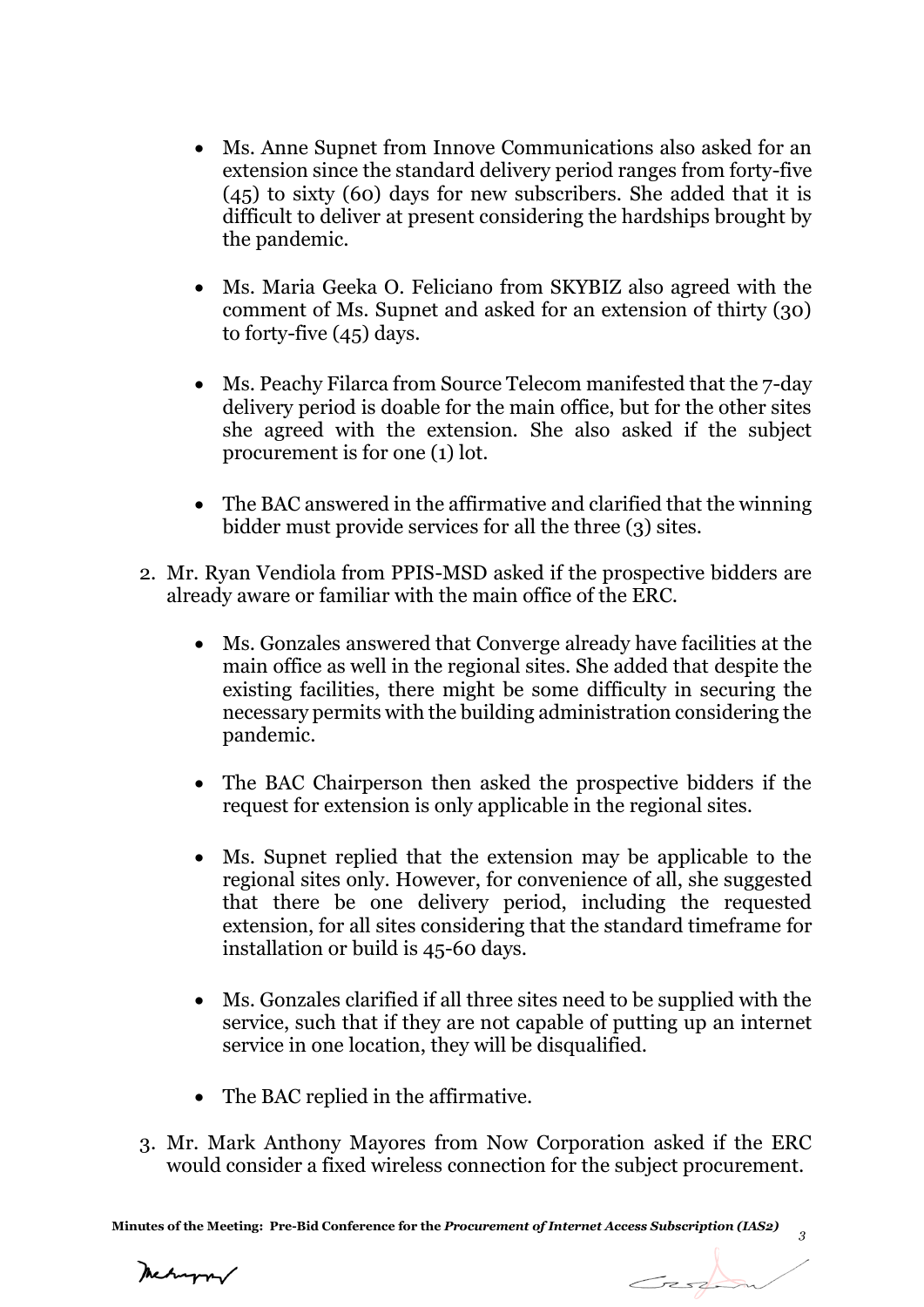- Mr. Ryan Vendiola answered in the negative.
- 4. Ms. Gonzales asked if the BAC would consider a third-party provider for the regional offices such that the physical link will be outsourced but the actual service will come from them.
	- Mr. Vendiola answered in the affirmative.
- 5. Ms. Tin Mamaril from Innove asked the end-user to clarify "Maintenance of 1 secondary DNS" and "One time set up of Primary and Secondary DNS" contained in the TOR. She also asked regarding the Quarterly Bertest (Leased Line) since the standard is already RFC 2544 testing.
	- Mr. Vendiola clarified that for the maintenance of DNS, the winning bidder will provide the necessary IP addresses gateway and DNS.
	- Mr. Vendiola answered in the affirmative since the standard testing is equivalent to the Bertest.
- 6. The BAC Chairperson asked the prospective bidders if there will be an implication on the procurement if ever the ERC will transfer to a new location.
	- Ms. Mamaril answered that the transfer will have implications since it will be on a new building and it is considered as a new field. She added that if the ERC chooses to transfer the existing installations, the downtime is much longer compared to a parallel transfer wherein the existing installation will not have any service interruptions. Once the new installations are complete, the ERC may opt to terminate the existing installation and proceed with the parallel installation.
- 7. Director Ellen Ebcas from PPIS and a representative from the end-user asked if it is practical or prudent to proceed with the procurement given the possibility that the ERC main office will transfer to a new location. She also asked if it is better for the ERC to have a definite location before proceeding with the procurement.
	- Ms. Feliciano suggested that they can start with the wiring preparation in the new building and the cost may be subsidized by extending the contract term.

*4*

Carpon

Meturn/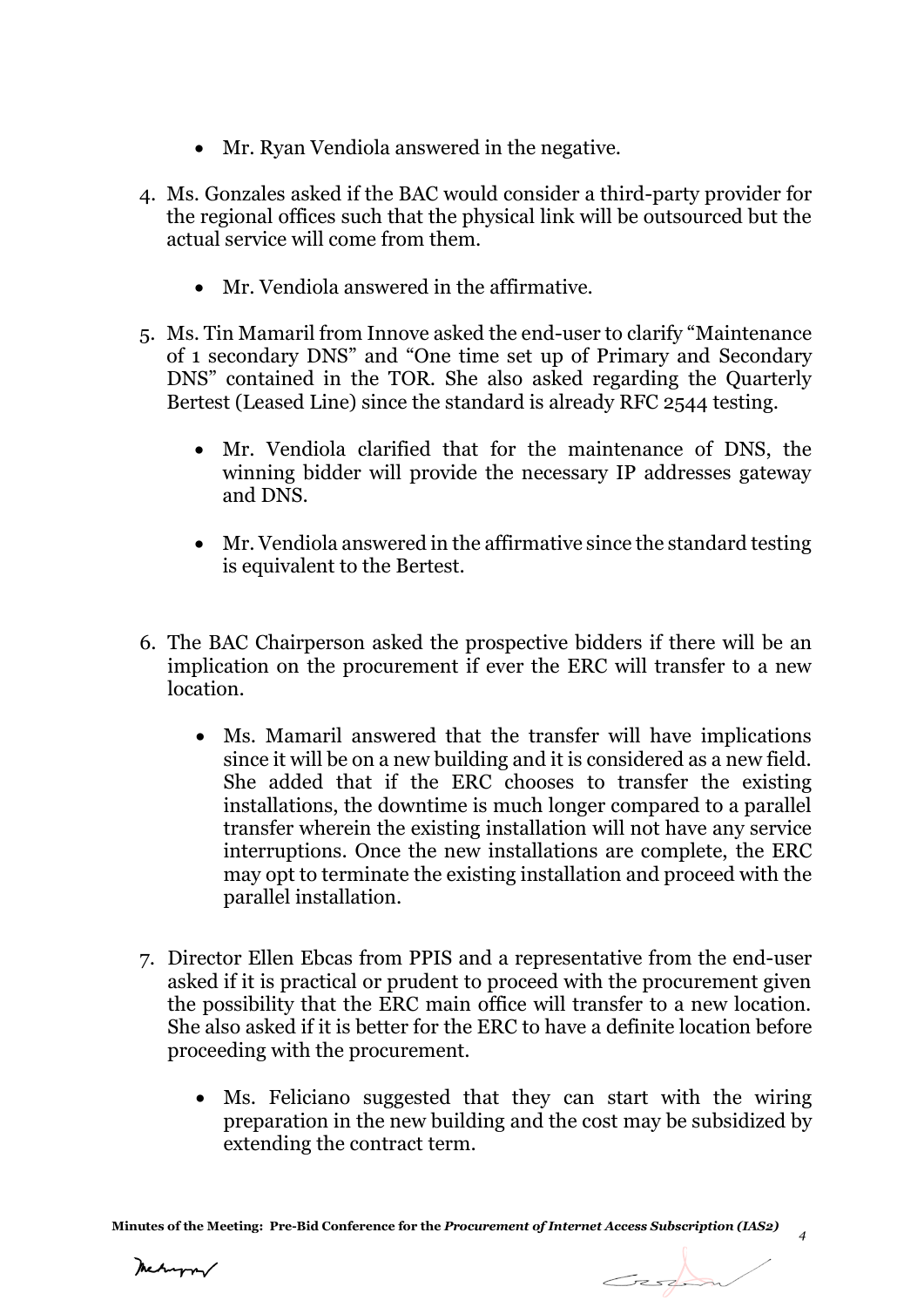- Ms. Feliciano noted that it would be better if the ERC already knows the location for the transfer in order for them to assess whether there are available facilities in the area.
- Dir. Ebcas manifested that she had initial discussions with Director Sharon O. Montaner, the head of the Finance and Administrative Service, but no specific timeline and other details regarding the planned transfer to a new building could be provided at this time.
- Ms. Feliciano answered that they have facilities in Metro Manila and the only possible challenge would be the timeline and additional costs.
- Dir. Ebcas clarified that the purpose of the IAS2 is a standby service. It must co-exist with the existing or main internet service being provided by the current internet service provider (ISP). It is not being procured to be ready in the new building and for the existing internet service with the current provider to be later on disconnected.
- 8. Ms. Gonzales asked when is the expected timeline of transfer to a new location.
	- The BAC Chairperson answered that there is no concrete timeline at the moment.
- 9. BAC Member Dr. August Anthony N. Balute asked the prospective bidders if they are particular with the conduit installation of a particular infrastructure or do they have a certain timeframe for the conditioning of the location of the ISP as an example. He explained that for the transfer, normally they would do an address check of a particular connection and if such check will add to the delivery time of the procurement. He also asked what is the fastest time that they can deliver if the installation of conduits is not an issue. Lastly, he asked how long the delivery would be if there is already an existing infrastructure.
	- Ms. Gonzales answered that they consider the factors mentioned especially the type of building and other factors including the need for securing the necessary permits.
	- Ms. Feliciano answered that in case the transfer is to a different location, they still must lay out the fiber connection in the building and such is also dependent on whether there is an existing facility in the building. The fastest time would still be thirty (30) days.

Mehapor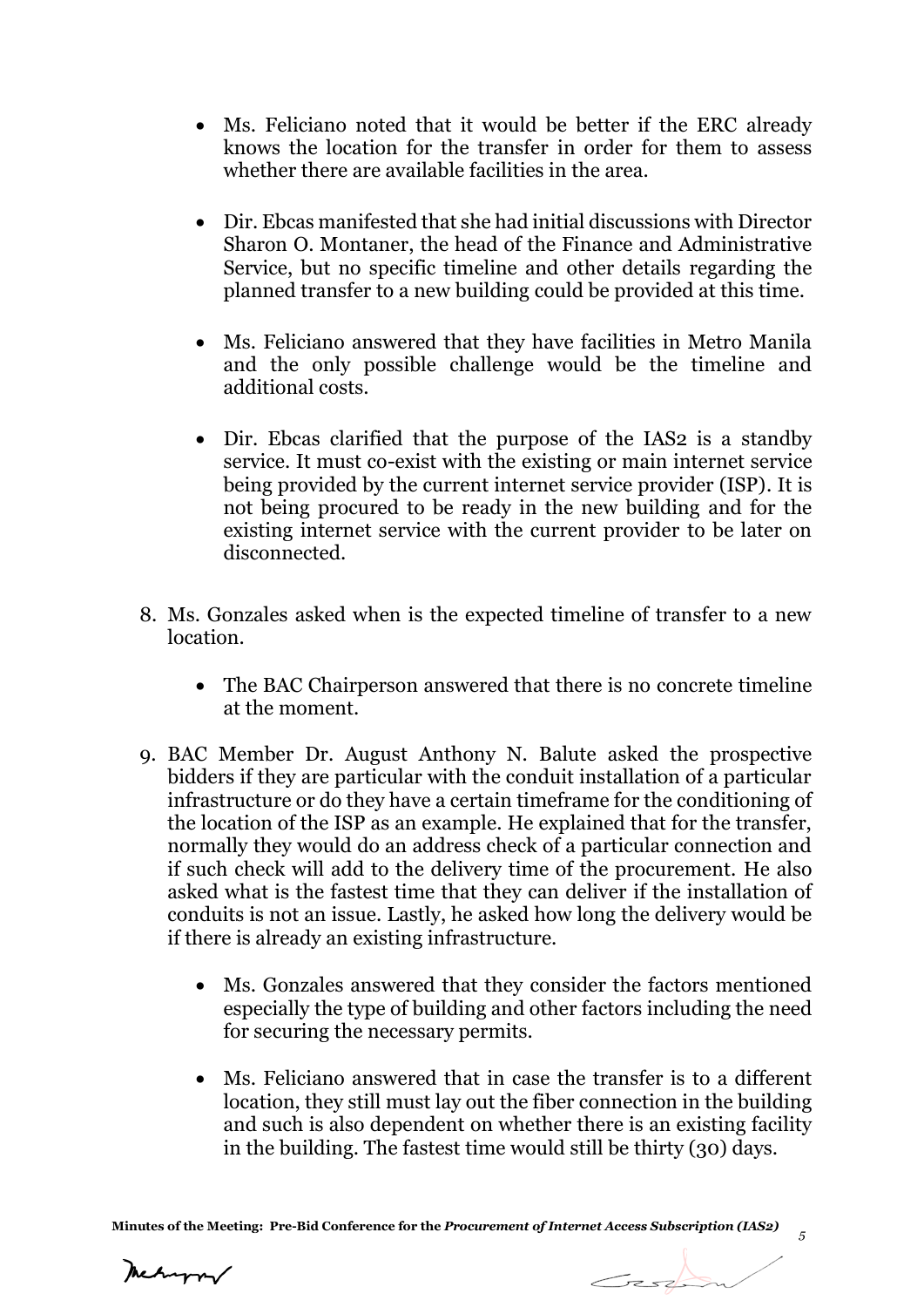- Ms. Feliciano answered that it will take seven (7) to fourteen (14) days if the infrastructure is already available. She added that it is feasible to have a zero (0) downtime - the main connection still in service while moving to the new location.
- 10. Mr. Arbalate from the PPIS asked is there an additional cost in the switching of the connection. He also asked if there will be additional costs if the new building already has an existing infrastructure.
	- Ms. Feliciano answered that the additional cost is for the layout in the new building if there is no existing infrastructure.
	- Ms. Feliciano answered in the affirmative.
	- Ms. Gonzales agreed with Ms. Feliciano.
	- Dr. Balute asked the potential bidder what comprises the additional cost.
	- Dir. Ebcas suggested to issue a Bid Bulletin to address the questions raised.
- 11. The BAC Chairperson asked the prospective bidders on what particular information they need to have at this stage of the procurement process to be included in the bid bulletin.
	- Ms. Gonzales answered that they need to know the area where the transfer will be and if possible, the building.
	- Ms. Filarca manifested the following: 1) It is better that the building is already known, 2) when the building is already identified, the service provider will coordinate with the building administration to determine who are the existing providers therein. It also depends on the management of the building if it will entail additional costs.
	- Ms. Mamaril suggested that the ERC inform the winning bidder at least two (2) months prior to implementation on the exact building location for them to prepare. She added that they can provide a parallel circuit to have no downtime.

Carpon

12. Ms. Supnet asked if the contract will only be for the year 2021 only (December 31, 2021) or will extend further until the end of the contract period which is twelve (12) months.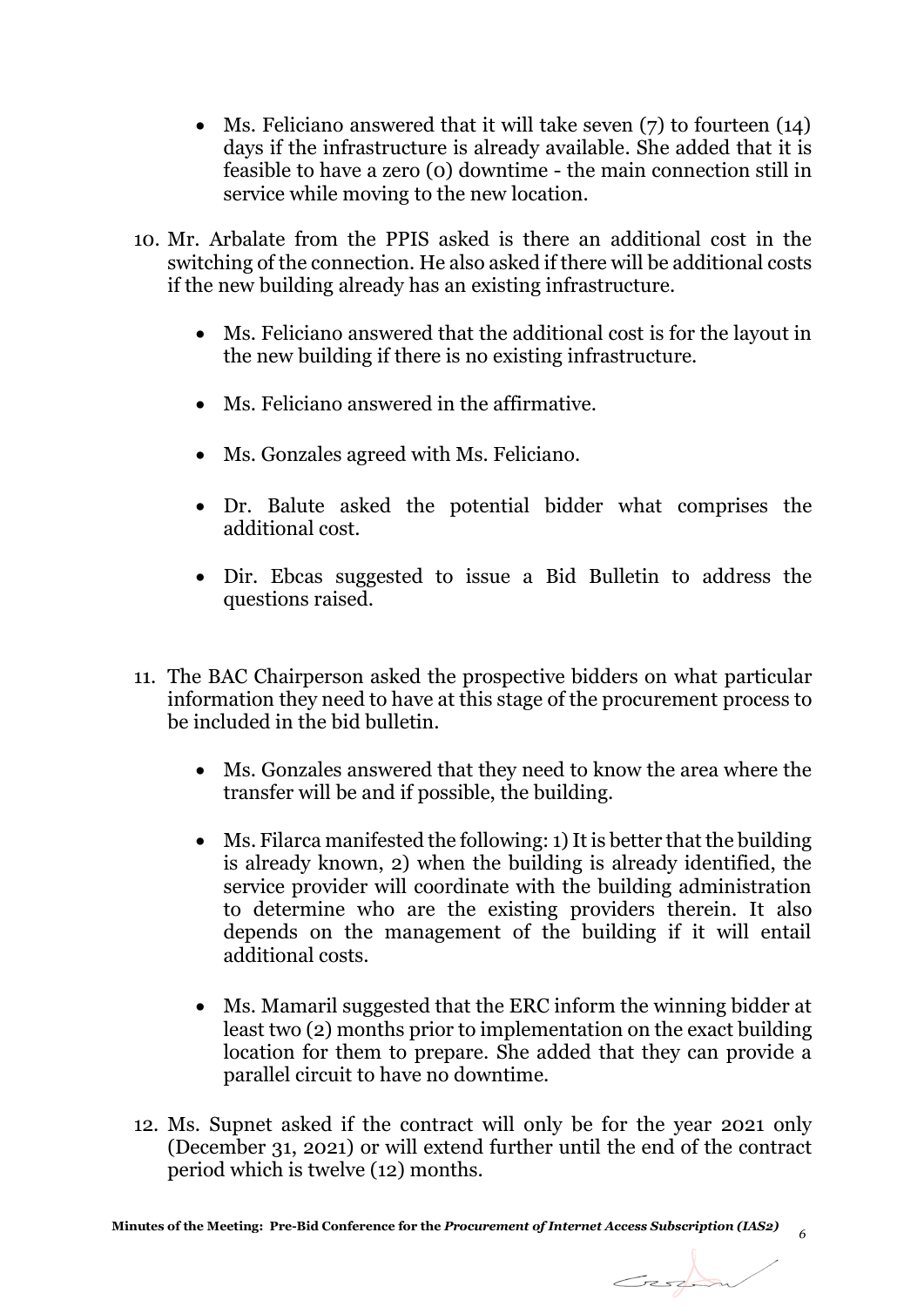- BAC Chairperson answered that all contracts should end by 31 December 2021 since the government already implements a cashbased budget system.
- 13. Ms. Mamaril asked the BAC to clarify "NTU/Modem" whether the ERC will provide the router. She also asked if the router is "RJ 45".
	- Mr. Arbalate answered that it is packaged. The router must likewise be provided by the winning bidder.
	- Mr. Arbalate asked the prospective bidder to refer the question to their technical staff who may be more familiar.
- 14. Ms. Gonzales asked what specific model the end-user prefers.
	- Mr. Arbalate answered that the specifications are provided in the TOR.
	- He added that the modem must be provided by the service provider.
- 15. The BAC Chairperson reminded the prospective bidders to follow the template provided for by the GPPB, and to comply with the 2004 Notarial Rules of Practice.
- 16. Ms. Supnet asked if they can submit certified true copies of their documents since their main office is in Cebu. They might not get the originals considering the challenges of the pandemic.
	- The BAC Chairperson answered in the affirmative. She explained that the BAC requested the original documents to be brought during the bid opening for comparison purposes only and to expedite the process.

The BAC Chairperson reminded the prospective bidders about the following timeline: a) deadline for the submission of request for clarifications on 05 February 2021; b) deadline for the submission of bids on 16 February 2021 at twelve noon (12:00 P.M.); and c) bid opening on the same day at one o'clock in the afternoon (01:00 P.M.).

*(Remainder of page left intentionally blank)*

*7*

Cession